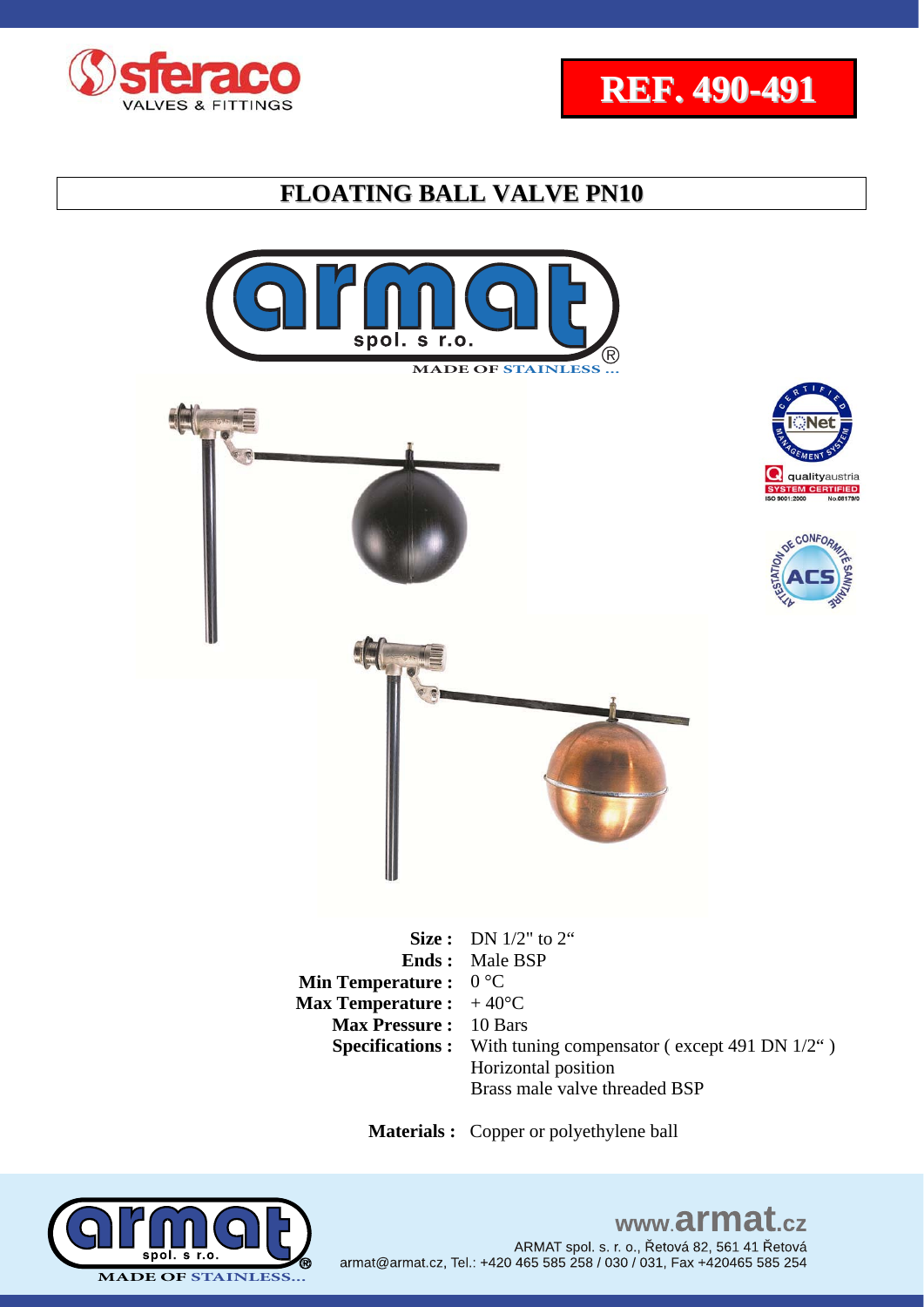



#### *SPECIFICATIONS :*

With tuning compensator (except Ref. 491 DN 1/2"), avoid vibrations and chocks Horizontal position Brass male valve threaded BSP Copper or polyethylene ball Stainless steel needle and seat

#### *USE :*

Water distribution and watering Min and max Temperature Ts : 0°C to + 40°C Max Pressure PN: 10 Bars Check the floating ball valve can move correctly after installation Do not cut the compensator

#### *HEAD LOSS GRAPH ( L / h ) :*



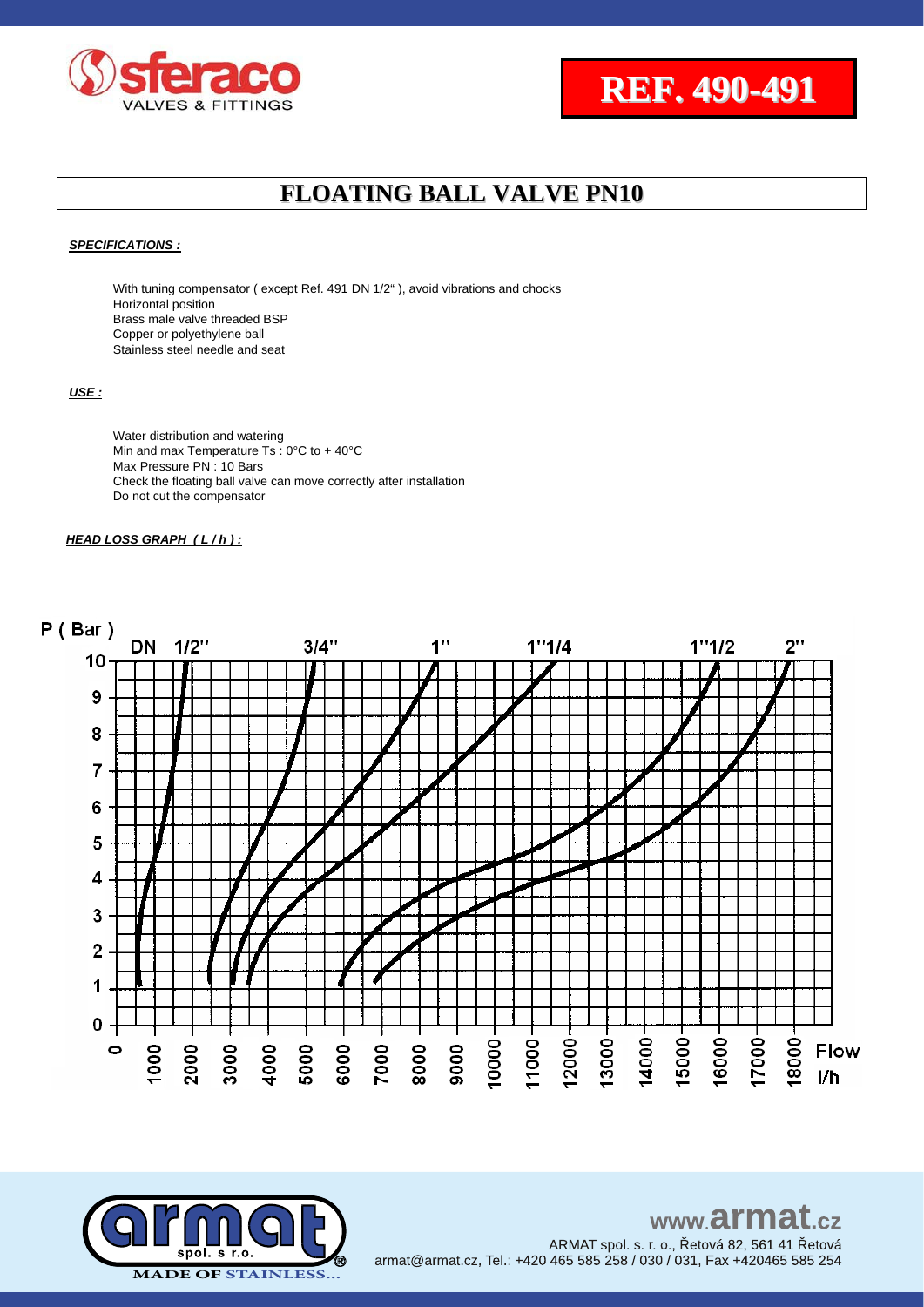



### *RANGE :*

Brass valve with polyethylene ball **Ref. 490** from DN 1/2" to DN 2" Brass valve with copper ball **Ref.491** from DN 1/2" to DN 2"

### *MATERIALS:*



| <b>Item</b> | <b>Designation</b> | <b>Materials 490</b> | <b>Materials 491</b> |  |  |
|-------------|--------------------|----------------------|----------------------|--|--|
|             | Body               | <b>Brass</b>         | <b>Brass</b>         |  |  |
|             | Gasket             | EPDM                 | EPDM                 |  |  |
| 3           | Seat               | Stainless steel      | Stainless steel      |  |  |
|             | Needle             | Stainless steel      | Stainless steel      |  |  |
|             | Ball               | Polyethylene         | Copper               |  |  |



### **REF. 491 DN 1/2" REF. 491 DN 3/4"- 2" AND REF. 490 DN 1/2" – 2"**





www.armat.cz ARMAT spol. s. r. o., Řetová 82, 561 41 Řetová armat@armat.cz, Tel.: +420 465 585 258 / 030 / 031, Fax +420465 585 254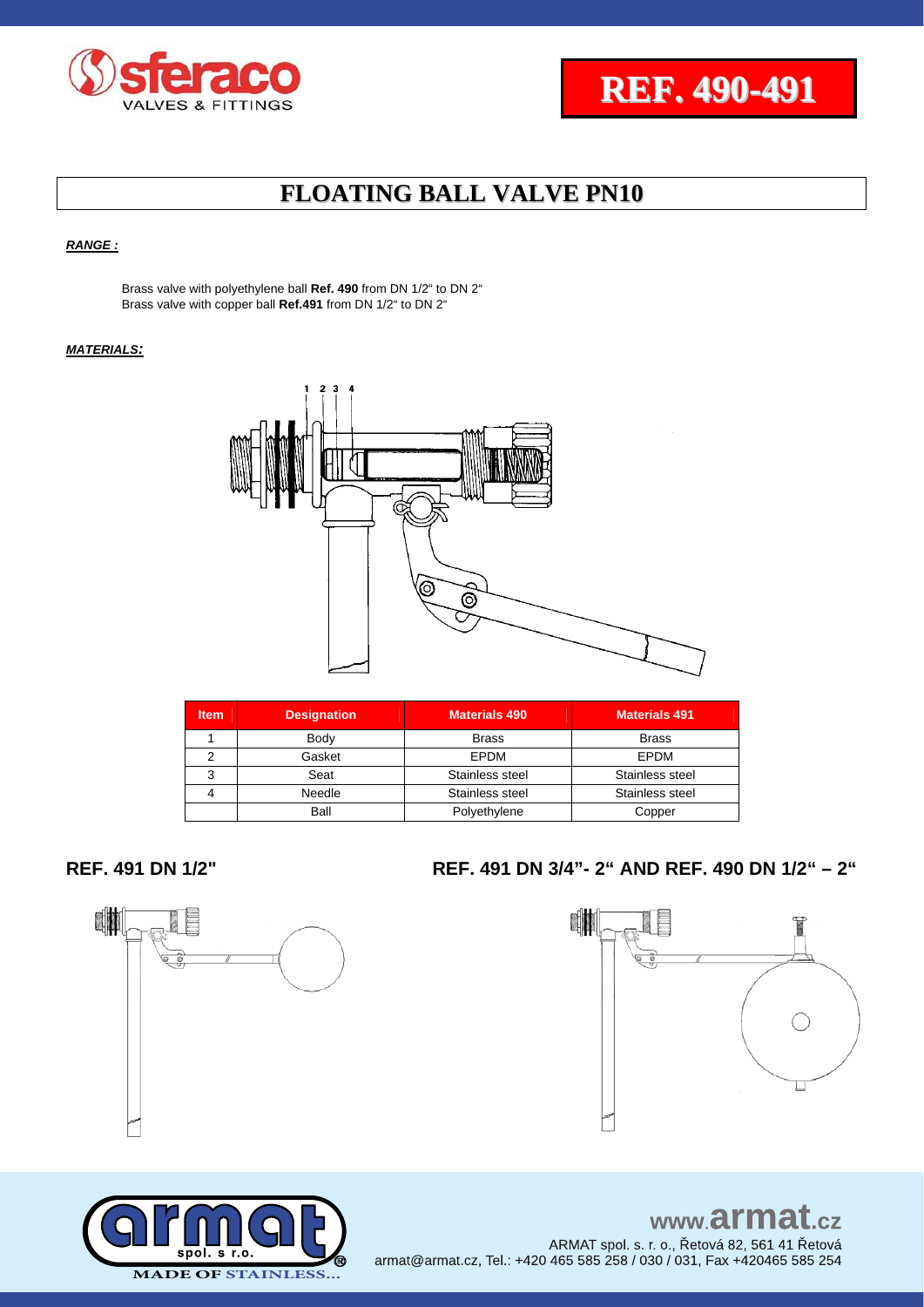



### *SIZE ( in mm ) :*









 $H1$ 



| REF.    | <b>DN</b>       | 1/2"           | 1/2"    | 3/4"    | 1"      | 1"1/4   | 1"1/2           | 2"    |
|---------|-----------------|----------------|---------|---------|---------|---------|-----------------|-------|
|         | DN <sub>1</sub> | 3/8"           | $3/8$ " | $1/2$ " | $1/2$ " | $3/4$ " | 1 <sup>ii</sup> | 1"1/4 |
|         | L               | 340            | 330     | 490     | 510     | 640     | 660             | 810   |
|         | L1              | 400            | 390     | 640     | 670     | 680     | 810             | 960   |
|         | н               | 340            | 330     | 510     | 560     | 560     | 610             | 710   |
|         | H1              | 230            | 230     | 440     | 460     | 460     | 570             | 600   |
| 490/491 | Α               | 34             | 34      | 42      | 50      | 50      | 54              | 70    |
|         | В               | 27             | 27      | 53      | 53      | 58      | 60              | 77    |
|         | C               | 285            | 285     | 508     | 508     | 510     | 630             | 631   |
|         | D               | 3.5            | 3.5     | 4       | 4       | 4       | 5               | 5     |
|         | E               | 8              | 8       | 15      | 15      | 15      | 16              | 16    |
|         | ØF              | 13             | 13      | 20.5    | 20.5    | 27      | 32.5            | 42    |
| 490     | Ø Ball          | 120            |         | 150     | 180     | 220     | 220             | 300   |
| 491     | Ø Ball          | $\blacksquare$ | 100     | 150     | 180     | 220     | 220             | 300   |
| 490/491 | Weight (Kg)     | 0.37           | 0.37    | 1.16    | 1.36    | 1.91    | 2.65            | 5.38  |



# www.armat.cz

ARMAT spol. s. r. o., Řetová 82, 561 41 Řetová armat@armat.cz, Tel.: +420 465 585 258 / 030 / 031, Fax +420465 585 254